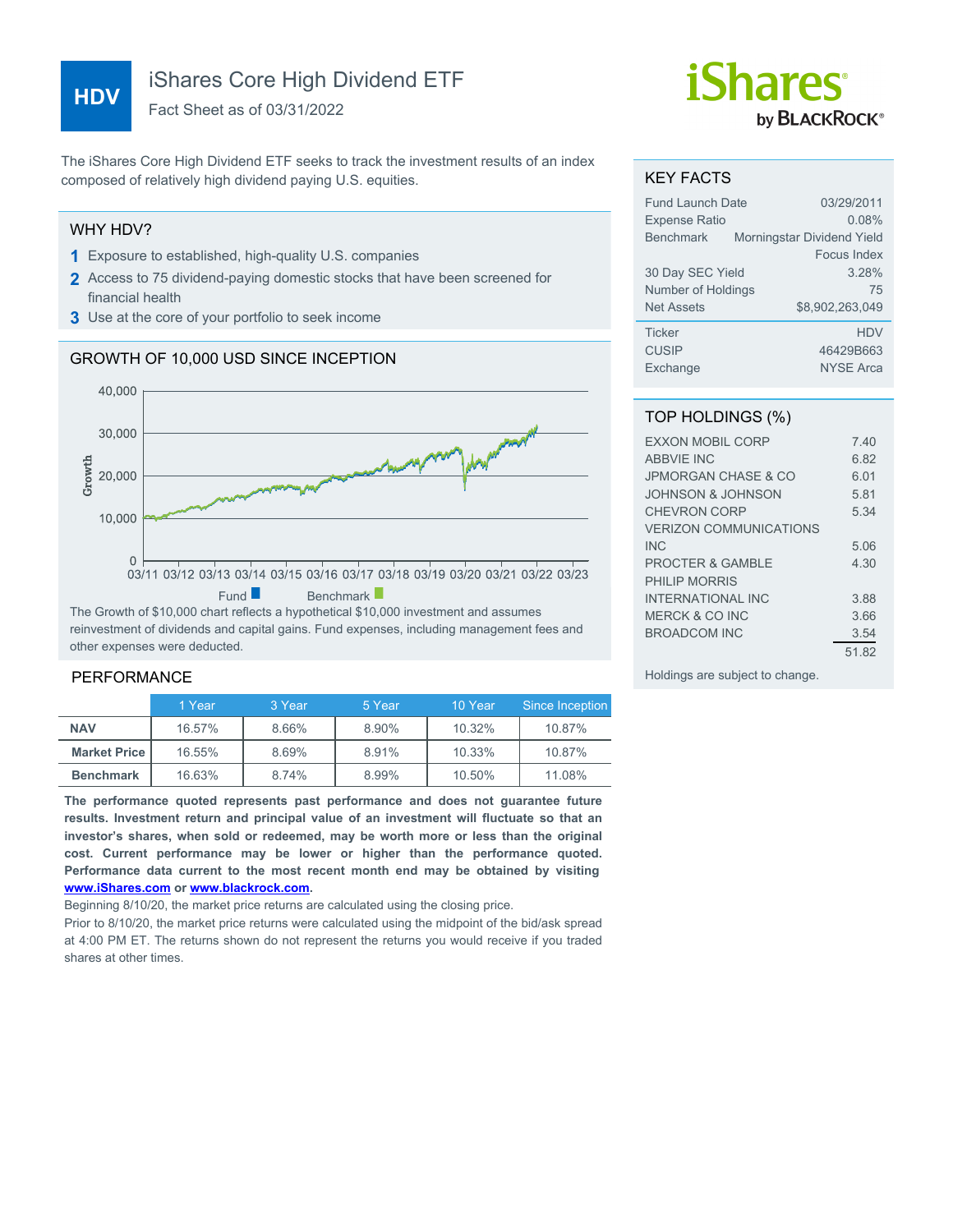#### TOP SECTORS (%)

| <b>Health Care</b>            | 22.92% |
|-------------------------------|--------|
| Energy                        | 17.90% |
| <b>Consumer Staples</b>       | 16.98% |
| <b>Financials</b>             | 11.35% |
| Information Technology        | 9.17%  |
| <b>Utilities</b>              | 8.33%  |
| Industrials                   | 6.16%  |
| Communication                 | 5.14%  |
| <b>Consumer Discretionary</b> | 1.14%  |
| <b>Materials</b>              | 0.67%  |
| Cash and/or Derivatives       | 0.25%  |

#### FUND CHARACTERISTICS

| Beta vs. S&P 500 (3y)     | 0.92   |
|---------------------------|--------|
| Standard Deviation (3yrs) | 18.41% |
| <b>Price to Earnings</b>  | 17.97  |
| Price to Book Ratio       | 369    |

#### FEES AND EXPENSES BREAKDOWN

| <b>Expense Ratio</b>             | 0.08%    |
|----------------------------------|----------|
| Management Fee                   | 0.08%    |
| Acquired Fund Fees and Expenses  | $0.00\%$ |
| Foreign Taxes and Other Expenses | $0.00\%$ |

#### **GLOSSARY**

**Beta** is a measure of the tendency of securities to move with the market as a whole. A beta of 1 indicates that the security's price will move with the market. A beta less than 1 indicates the security tends to be less volatile than the market, while a beta greater than 1 indicates the security is more volatile than the market.

**The price to earnings ratio (P/E)** is a fundamental measure used to determine if an investment is valued appropriately. Each holding's P/E is the latest closing price divided by the latest fiscal year's earnings per share. Negative P/E ratios are excluded from this calculation. For hedged funds, the underlying fund's value is shown.

**The price to book (P/B)** value ratio is a fundamental measure used to determine if an investment is valued appropriately. The book value of a company is a measure of how much a company's assets are worth assuming the company's debts are paid off. Each holding's P/B is the latest closing price divided by the latest fiscal year's book value per share. Negative book values are excluded from this calculation. For hedged funds, the underlying fund's value is shown.

**Want to learn more?** www.iShares.com **C** www.blackrockblog.com **N** @iShares



**Carefully consider the Fund's investment objectives, risk factors, and charges and expenses before investing. This and other information can be found in the Fund's prospectus, and if available, summary prospectus, which may be obtained by calling 1-800-iShares (1-800-474-2737) or by visiting www.iShares.com or www.blackrock.com. Read the prospectus carefully before investing.**

**Investing involves risk, including possible loss of principal.** There is no guarantee that dividends will be paid.

Diversification may not protect against market risk or loss of principal. Shares of ETFs are bought and sold at market price (not NAV) and are not individually redeemed from the fund. Any applicable brokerage commissions will reduce returns.

**Index returns are for illustrative purposes only. Index performance returns do not reflect any management fees, transaction costs or expenses. Indexes are unmanaged and one cannot invest directly in an index. Past performance does not guarantee future results.**

"Acquired Fund Fees and Expenses" reflect the Fund's pro rata share of the indirect fees and expenses incurred by investing in one or more acquired funds, such as mutual funds, business development companies, or other pooled investment vehicles. AFFE are reflected in the prices of the acquired funds and thus included in the total returns of the Fund.

The iShares Funds are distributed by BlackRock Investments, LLC (together with its affiliates, "BlackRock").

Morningstar® is a servicemark of Morningstar, Inc., and has been licensed for use by BlackRock. The iShares Funds are not sponsored, endorsed, issued, sold or promoted by Morningstar, Inc. This company does not make any representation regarding the advisability of investing in the Funds. BlackRock is not affiliated with the company listed above.

© 2022 BlackRock. All rights reserved. **iSHARES**, **iBONDS** and **BLACKROCK** are registered trademarks of BlackRock Inc, or its subsidiaries. All other marks are the property of their respective owners.

FOR MORE INFORMATION, VISIT WWW.ISHARES.COM OR CALL 1-800 ISHARES (1-800-474-2737)

iS-HDV-F0322

**Not FDIC Insured - No Bank Guarantee - May Lose Value** 1191297